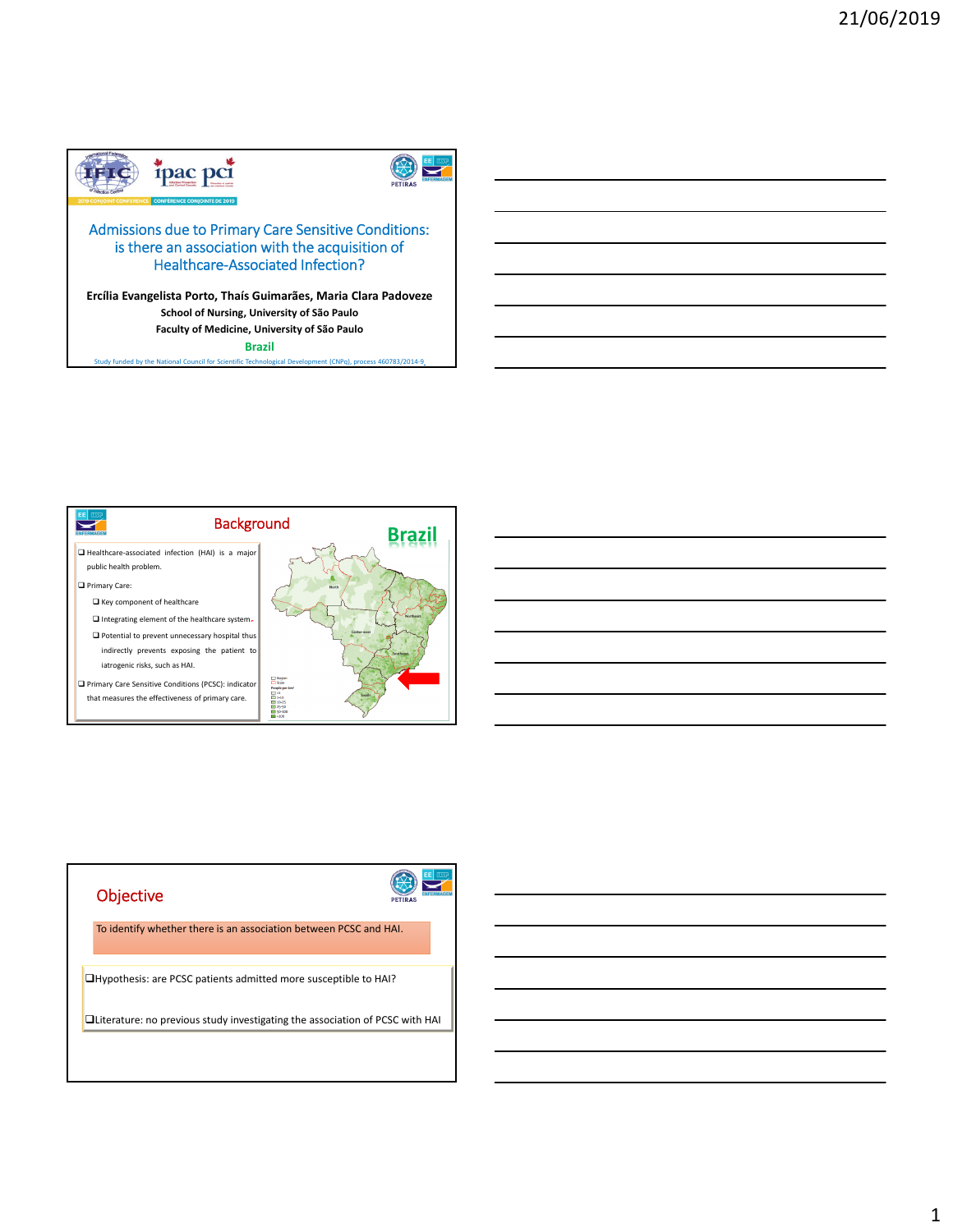

#### São Paulo. Source: google images Clinics Hospital, USP. Source: google images



**Methods**

 $\hfill\Box$  <br> Study design: prospective cohort.

 $\square$  Setting: Clinics Hospital, tertiary and reference in São Paulo.

1910 beds (107 beds for intensive care)

 $\square$  Annually: 26,000 elective surgeries; 37,000 consultations (high complexity patients)

 $\Box$  from May 2018 to December 2018

 $\square$  Sample: 605 inpatients

 $\Box$  This project was approved by our institutional Ethics Committee

|                                                                                                                                  | <b>PETIRAS</b>                                               |  |
|----------------------------------------------------------------------------------------------------------------------------------|--------------------------------------------------------------|--|
| <b>Data Collection Sources</b>                                                                                                   | Criteria                                                     |  |
| • Patients' interviews: structured<br>questionnaire to characterize the<br>potential social determinants of<br>the participants. | <b>Inclusion:</b> more than 48 hours of<br>hospitalization   |  |
|                                                                                                                                  | HAI:                                                         |  |
| • Patients' medical records: PCSC<br>and other variables                                                                         | • Brazilian standardized criteria,<br>adapted from CDC, EUA. |  |
| • Identification of HAI cases: as per                                                                                            | <b>PCSC:</b>                                                 |  |
| routine of infection control team                                                                                                | • Brazilian national list                                    |  |

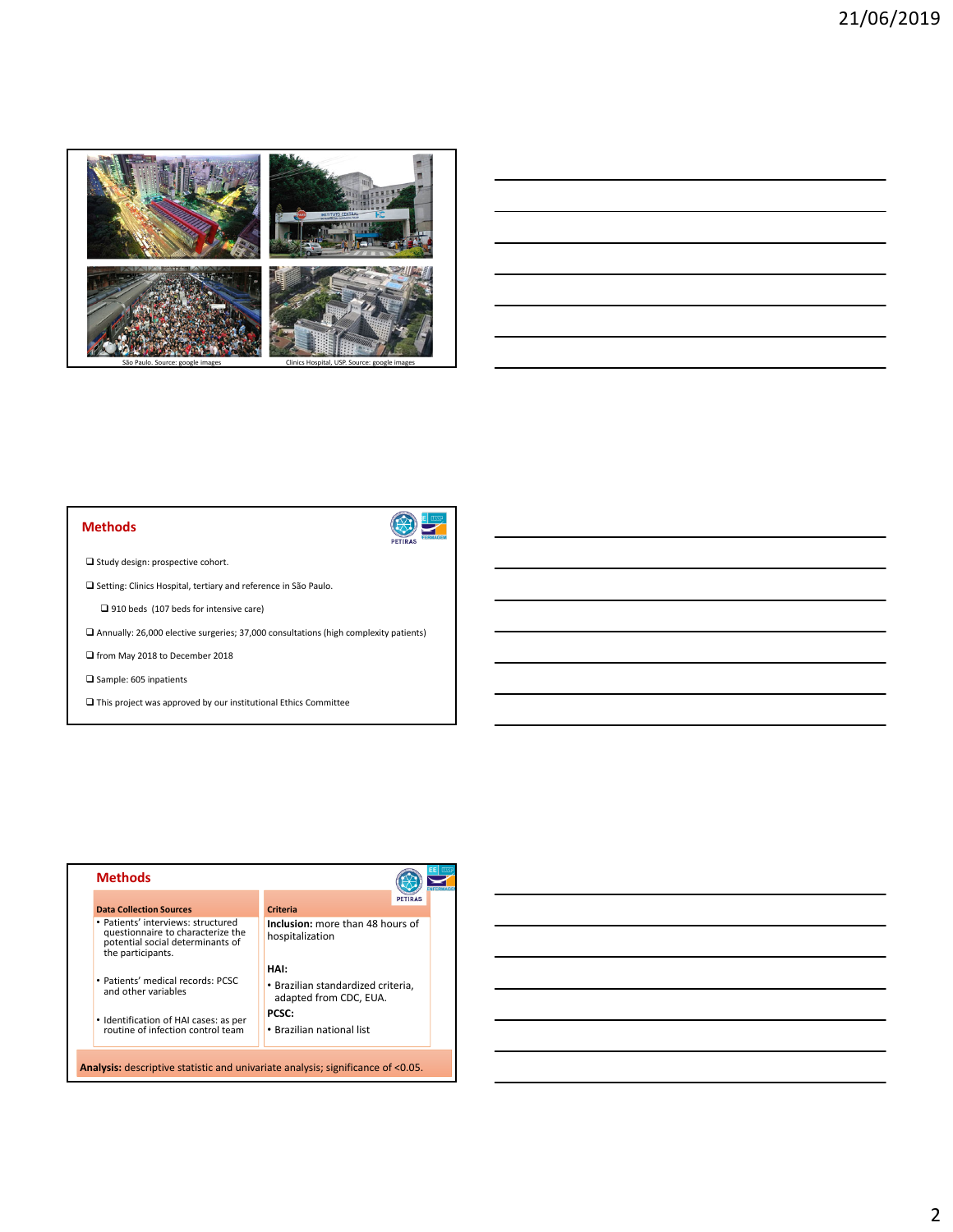## **Results**

- Patients were 57% females (n=345)
- The majority of patients were black or brown (n= 524; 86.6%)
- Average age: 52.8 years
- Average schooling: 8.5 years

EL LUST CO.

• Average family income: 2.5 national minimum wage;



• The Human Development Index (HDI) of origin: varied from 0.72 to 0.81

| <b>Results</b>                                                        |                                                                                        |                     | EE                                                                                                                       |  |  |
|-----------------------------------------------------------------------|----------------------------------------------------------------------------------------|---------------------|--------------------------------------------------------------------------------------------------------------------------|--|--|
| Patients with PCSC and HAI: OR 1.93<br>(95% IC-0.714-5.252), p=0.199. |                                                                                        |                     | HAI n=32 (5.3%)<br><b>Most frequent:</b><br><b>PETIRAS</b>                                                               |  |  |
|                                                                       | <b>Risk Difference: 4.2</b><br>Table 1. Distribution of HAI and PCSC. São Paulo, 2018. |                     | Surgical Site: n=7 (21.8%)<br>Catheter-related bloodstream: n= 7 (21.8%)<br>Catheter-related urinary tract: n= 6 (18.8%) |  |  |
| <b>Variable</b>                                                       | <b>No HAI</b>                                                                          | <b>With HAI</b>     | PCSC n=55 (9.1%)                                                                                                         |  |  |
| No PCSC                                                               | $N(\%)$<br>523 (91.3)                                                                  | $N(\%)$<br>27(84.4) | <b>Most frequent:</b>                                                                                                    |  |  |
| With PCSC                                                             | 50(8.7)                                                                                | 5(15.6)             | Cerebrovascular disease: n= 17 (30.9%)                                                                                   |  |  |
| <b>Total</b>                                                          | 573 (100%)                                                                             | 32 (100%            | Diabetes mellitus: n= 10 (18.2%)<br>Kidney & urinary tract infection: n= 8 (14.5%)                                       |  |  |

|                                   | <b>Results</b><br>Table 2. Characteristics of patients with HAI & PCSC. São Paulo, 2018. |                                                                                     |                                                                                                            |                                                 |                                         |
|-----------------------------------|------------------------------------------------------------------------------------------|-------------------------------------------------------------------------------------|------------------------------------------------------------------------------------------------------------|-------------------------------------------------|-----------------------------------------|
| <b>Patient</b>                    | <b>CID 10</b>                                                                            | <b>PCSC</b>                                                                         | <b>Other commorbidities</b>                                                                                | <b>HAI</b>                                      | <b>Etiologic agent</b>                  |
| $\mathbf{1}$<br>F. 69             | N39                                                                                      | Urinary tract infection,<br>unspecified                                             | Systemic lupus erythematosus<br><b>Arthritis</b><br>Non-dialytic renal disease<br><b>Diabetes mellitus</b> | Osteomyelitis                                   | A. haumanii resistant to<br>carbapanems |
| $\overline{\phantom{a}}$<br>M, 79 | F 10.5                                                                                   | Insulin-dependant<br>diabetes mellitus +<br>peripheral circulatory<br>complications | None                                                                                                       | Osteomyelitis                                   | S. aureus methicillin<br>resistant      |
| 3<br>M, 80                        | F10.5                                                                                    | Insulin-dependant<br>diabetes mellitus +<br>peripheral circulatory<br>complications | None                                                                                                       | <b>Osteomyelitis</b>                            | S. aureus methicillin<br>resistant      |
| $\overline{A}$<br>M, 50           | 115.9                                                                                    | Bacterial pneumonia,<br>unspecified                                                 | Diabetes mellitus                                                                                          | Cateter-<br>related<br>Bloodstream<br>infection | Salmonella spp                          |
| 5<br>M, 70                        | F43                                                                                      | Severe protein-calorie<br>malnutrition,<br>unspecified                              | None                                                                                                       | Catheter-<br>related<br>Urinary tract           | C. freundii complex                     |

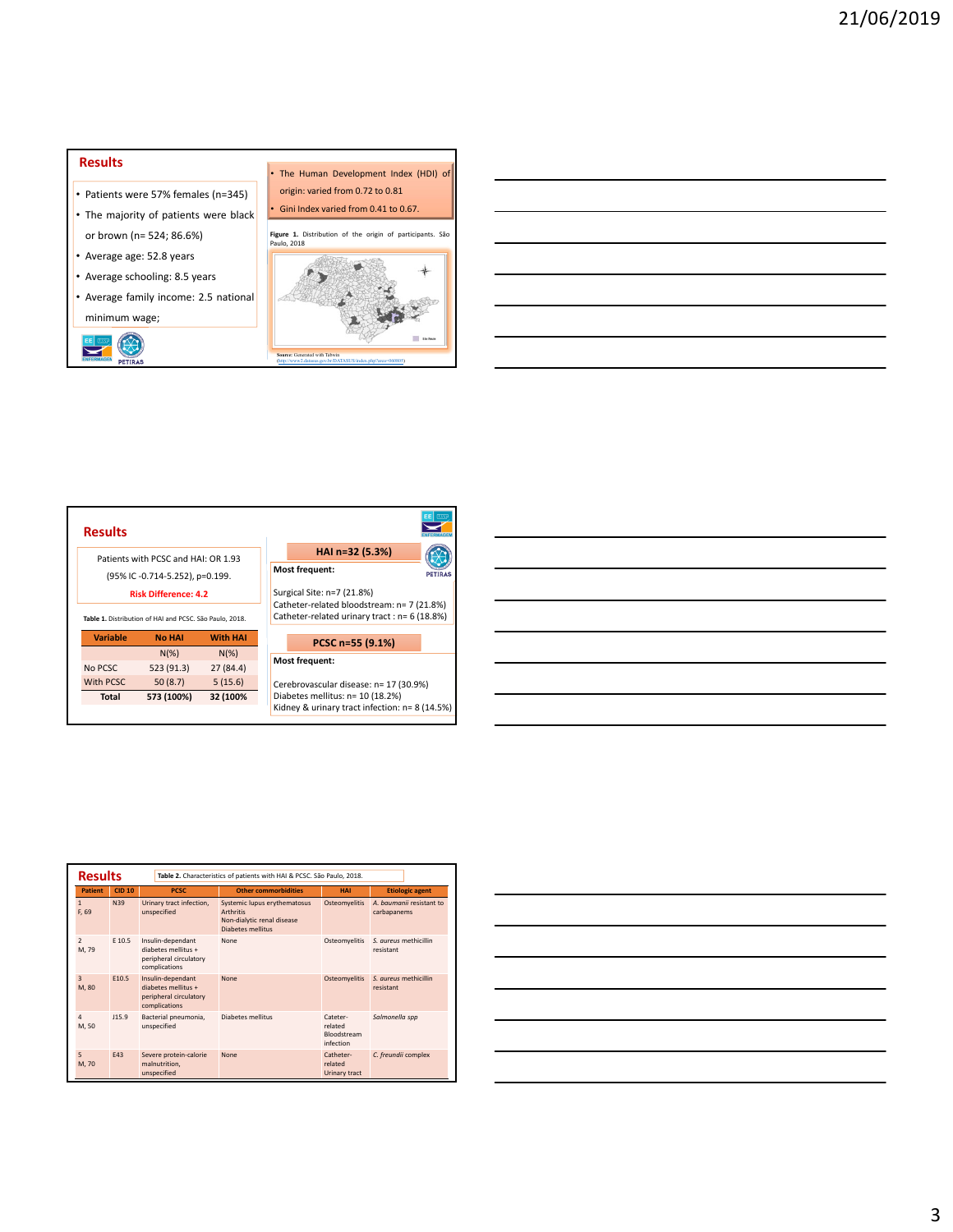| <b>Results</b>                                                                        |                              |                    | <b>PETIRAS</b> | EEl |
|---------------------------------------------------------------------------------------|------------------------------|--------------------|----------------|-----|
| No relevant differences among selected individual or social indicators when comparing |                              |                    |                |     |
|                                                                                       | patients with or without HAI |                    |                |     |
| Table 3. Characteristics of patients with HAI or without HAI. São Paulo, 2018.        |                              |                    |                |     |
| Variable                                                                              | <b>With HAI</b>              | <b>Without HAI</b> |                |     |
| Age, years (mean)                                                                     | 57                           | 52.6               |                |     |
| Charlson comorbity<br>index comorbidity                                               | 2.7                          | 2.2                |                |     |
| Schooling, years (mean)                                                               | 8.8                          | 8.5                |                |     |
| Monthly wage (average)                                                                | R\$2,507                     | R\$2,751           |                |     |
| <b>HDI</b>                                                                            | $0.74 - 0.86$                | $0.71 - 0.88$      |                |     |
| Gini index                                                                            | $0.45 - 0.67$                | $0.41 - 0.67$      |                |     |
| HDI: Human Development Index                                                          |                              |                    |                |     |

|                                                             |  | <u> 1989 - Johann Stoff, deutscher Stoff, der Stoff, der Stoff, der Stoff, der Stoff, der Stoff, der Stoff, der S</u>  |
|-------------------------------------------------------------|--|------------------------------------------------------------------------------------------------------------------------|
|                                                             |  | <u> 1989 - Johann Stoff, deutscher Stoff, der Stoff, der Stoff, der Stoff, der Stoff, der Stoff, der Stoff, der S</u>  |
|                                                             |  |                                                                                                                        |
|                                                             |  | <u> 1989 - Johann Barn, mars ann an t-Amhainn an t-Amhainn an t-Amhainn an t-Amhainn an t-Amhainn an t-Amhainn an </u> |
| <u> 1989 - Johann Stoff, amerikansk politiker (d. 1989)</u> |  | _______                                                                                                                |
|                                                             |  | ,我们也不会有什么。""我们的人,我们也不会有什么?""我们的人,我们也不会有什么?""我们的人,我们也不会有什么?""我们的人,我们也不会有什么?""我们的人                                       |
|                                                             |  |                                                                                                                        |

#### **Discussion**



- Paker et al (2015): no overall association between Scottish Index of Multiple Deprivation and HAI.
- Fisman et al (2014): regions with lower gross domestic product dedicated to healthcare and proximity to Equator with higher probability of bloodstream infections caused by Gram‐negatives
- Nomamiukor et al (2015): living conditions associated with increased antibiotic resistance in community isolates of *E. coli.*

Fisman et al. Plos One 2014; 9(12)<br>Nomamiukor et al. J Antimicrob Chemother 2015; 70(11):3154-8.<br>Paker et al. Journal of Hospital Infections 2015; 91: 351-357

### **Conclusions**



No statistical association between PCSC and HAI

The overall risk difference pointed out that other studies are necessary to

evaluate our hypothesis.

 $\Box$  Next step: a multilevel analysis will be performed to eliminate potential

confounders that may abstruse the deep understanding of this

phenomenon.